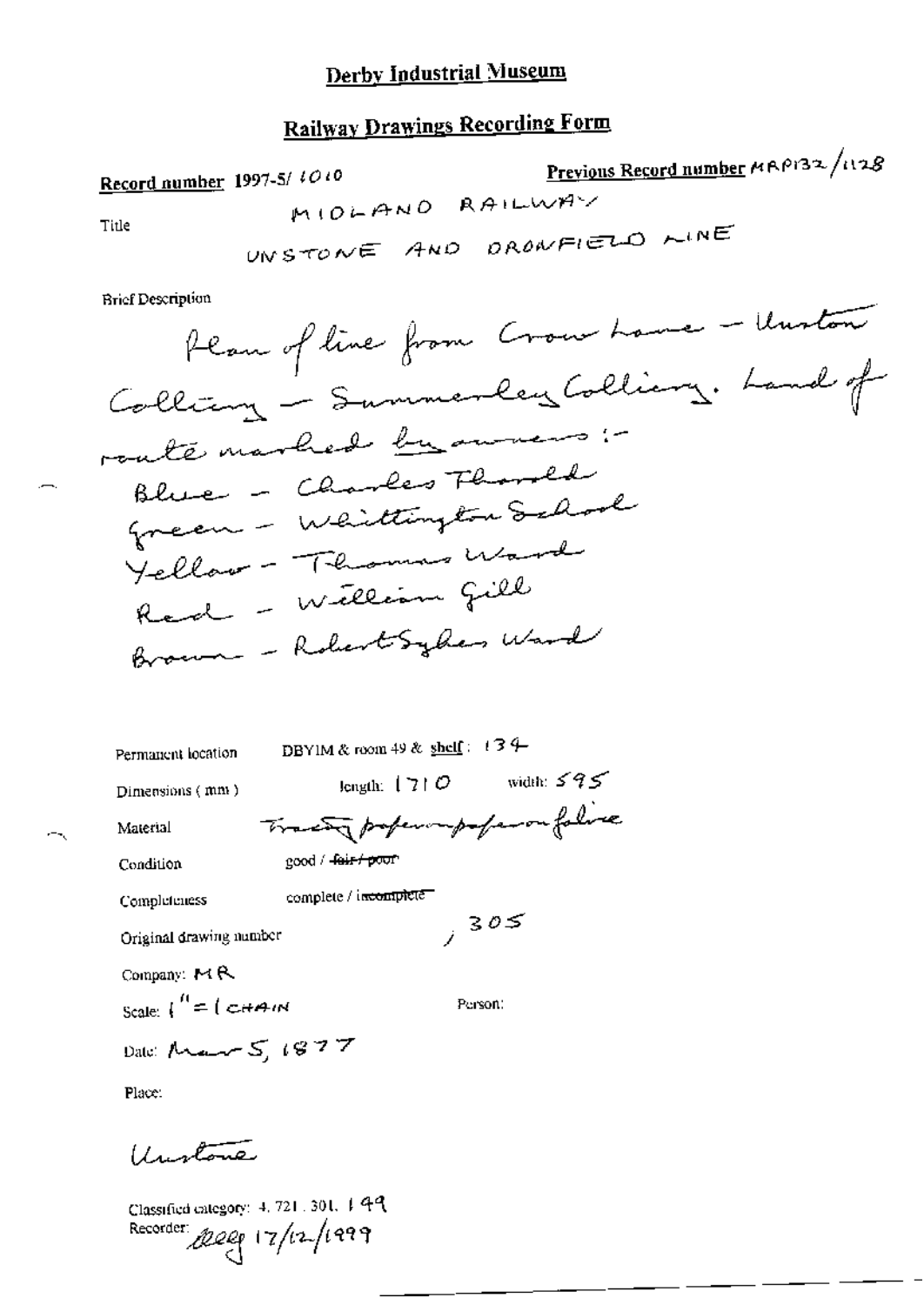## **Railway Drawings Recording Form**

Previous Record number  $\frac{R P}{32}/\sigma \sigma$ Record number 1997-5/907 MIOLAND RAILWAY Title UNSTONE COAL BRANCH

**Brief Description** 

Permanent location

DBYIM & room 49 & shelf: 127

Dimensions  $($  mm $)$ 

length:  $1000$  width:  $660$ Poper

**good**/-fair/peer term

Condition

Material

Completeness

complete / incomplete  $,497$ 

Original drawing number

Company:  $M R$ Scale:  $1^{n} = 222$  cut A 1<sup>12</sup> 5

Person:

Date:

Place:

Unitone

Classified category: 4, 721 , 301.  $/$  4-9 Recorder lives 1/10/1999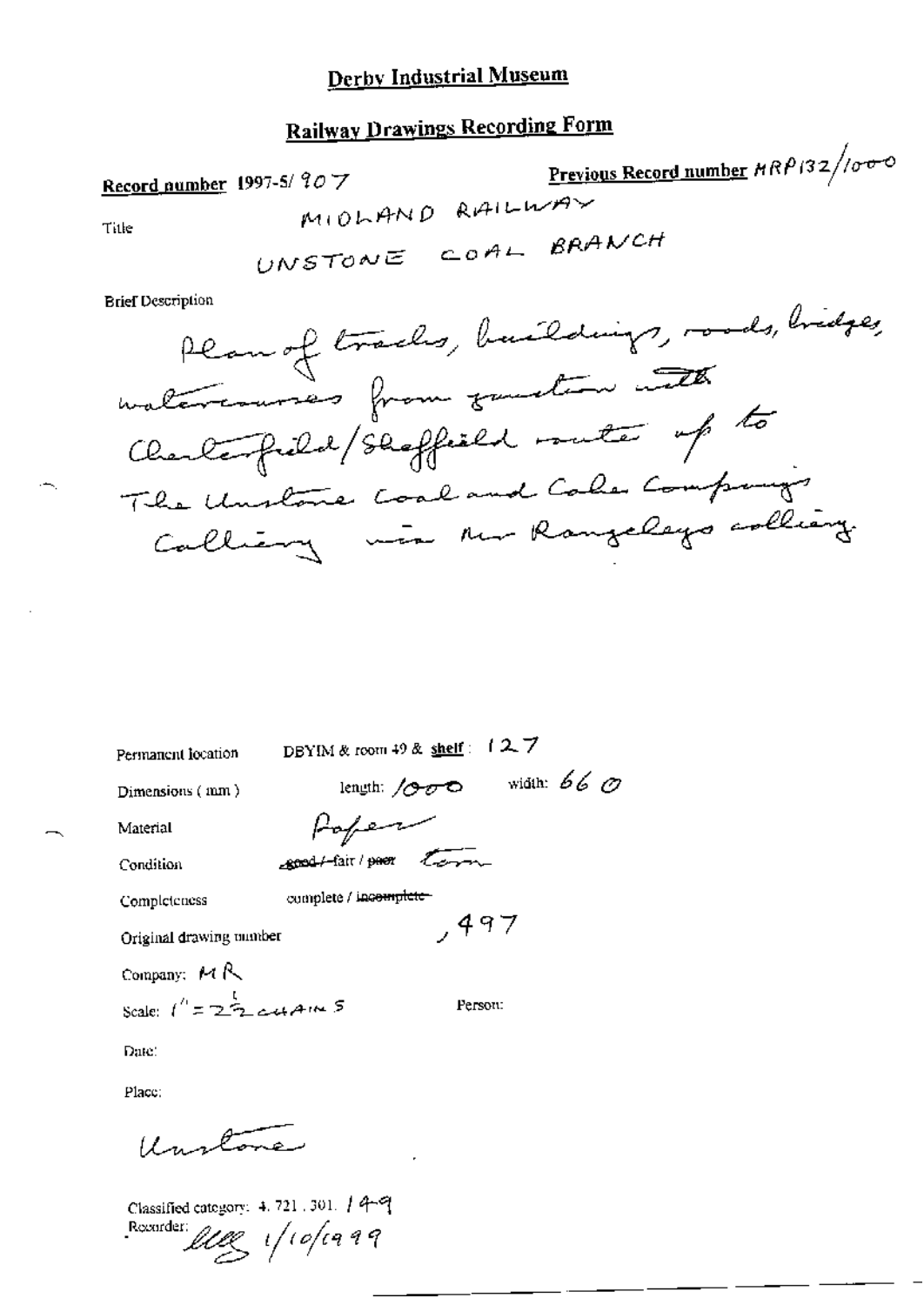### **Railway Drawings Recording Form**

<u>Previous Record number</u>  $MRPI32/800$ Record number 1997-5/ $\sqrt[3]{14}$ мR Title UNSTON BRANCH **Brief Description** O triades huildings roads  $\Omega_{\mathcal{A}}$ 



Permanent location

DBYIM & room 49 & shelf:  $/0$ -O

Poperon folices

Dimensions (mm)

Material Condition

good / fair / poor

Completeness

complete / incomplete-

Original drawing number

Company:  $M \rightarrow$ 

Scale:  $1'' = 40FETFT$ 

Date:  $6.6.1907$ 

Place:

Uniton

Classified category: 4, 721, 301, [44]  $\text{max}_{23}/\frac{1}{4}$ 1999. Recorder:

length:  $1045$  width:  $495$ 

Person:  $\subset$   $\mathcal{TM}$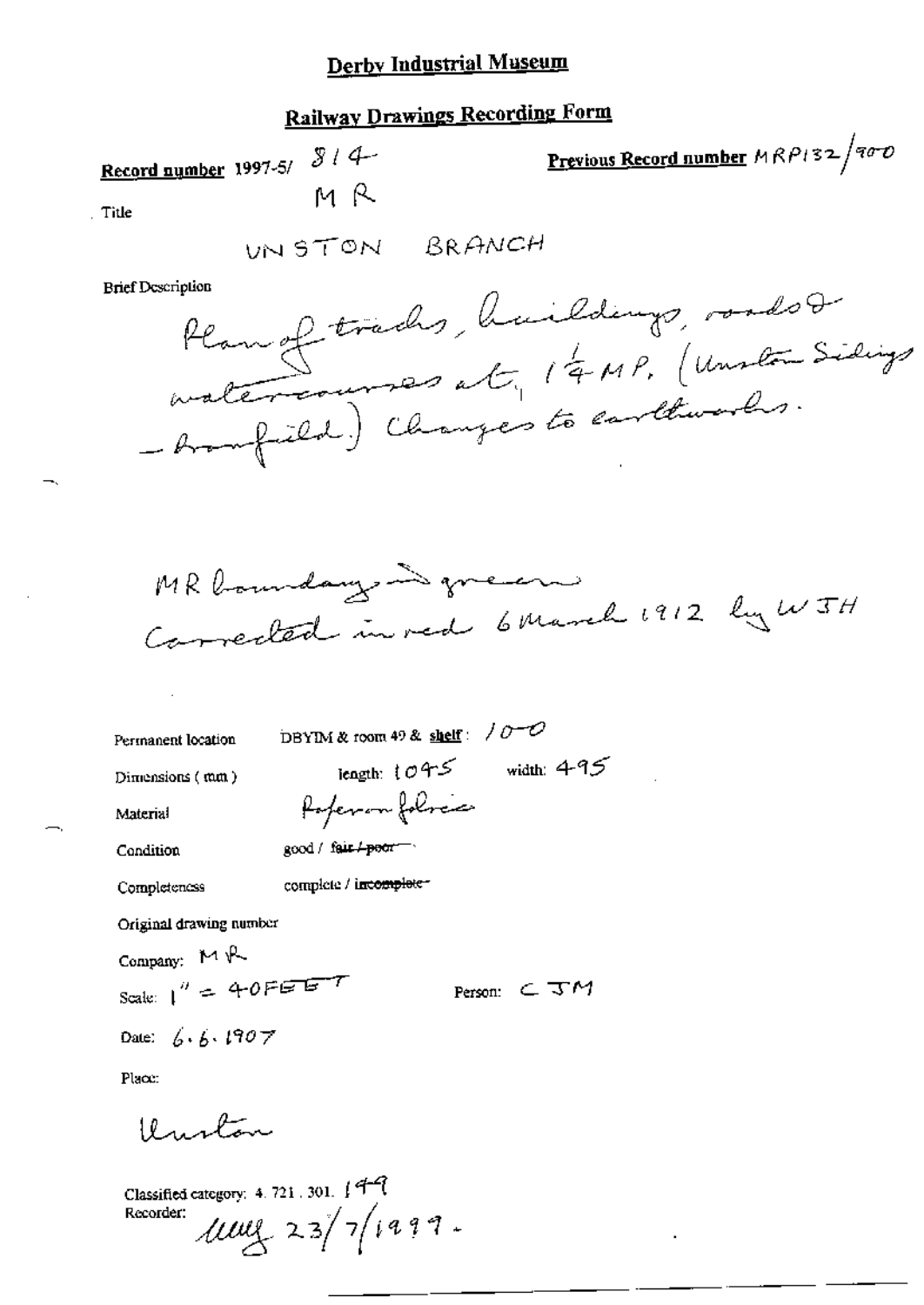## Railway Drawings Recording Form

Record number 1997-5/  $656$ , I Previous Record number  $m \wedge P$  '32/ $\pi$ 36

Title; MIDLAND RAILWAY SHEFFELD & ADTHERHAM LINE  $D$ ROMFIELD  $\overline{A_{N}O}$ <br>DROMFIELD & UNSTEME BRANCH DRONFIELD & UNSTENCE<br>Brief Description ;<br>Brief Description ;

Title page of Land Plans with Titles of Acts between  $183601899$ ,

| Permanent location                                              |                        | DBYIM & 10010 49 & shelf $\sqrt{7}$ O |                  |  |
|-----------------------------------------------------------------|------------------------|---------------------------------------|------------------|--|
| Dimensions (mm)                                                 |                        | length $865$                          | width: $595$     |  |
| Material                                                        | ممعداتهم               |                                       |                  |  |
| Condition                                                       | V. good / fair+poor    |                                       |                  |  |
| Completeness                                                    | complete / incamplete- |                                       |                  |  |
| Original drawing number                                         |                        |                                       |                  |  |
| Company AR                                                      |                        |                                       |                  |  |
| Scale:                                                          |                        |                                       | Person Secondary |  |
| Date: $1916$                                                    |                        |                                       | WHO Cease        |  |
| Place:                                                          |                        |                                       |                  |  |
| Sluffiélik                                                      |                        |                                       |                  |  |
| Classified category: 4, 721, 303, $\{5, 2, 3, 4\}$<br>Recorder: | $1104$ 4/12/1998       |                                       |                  |  |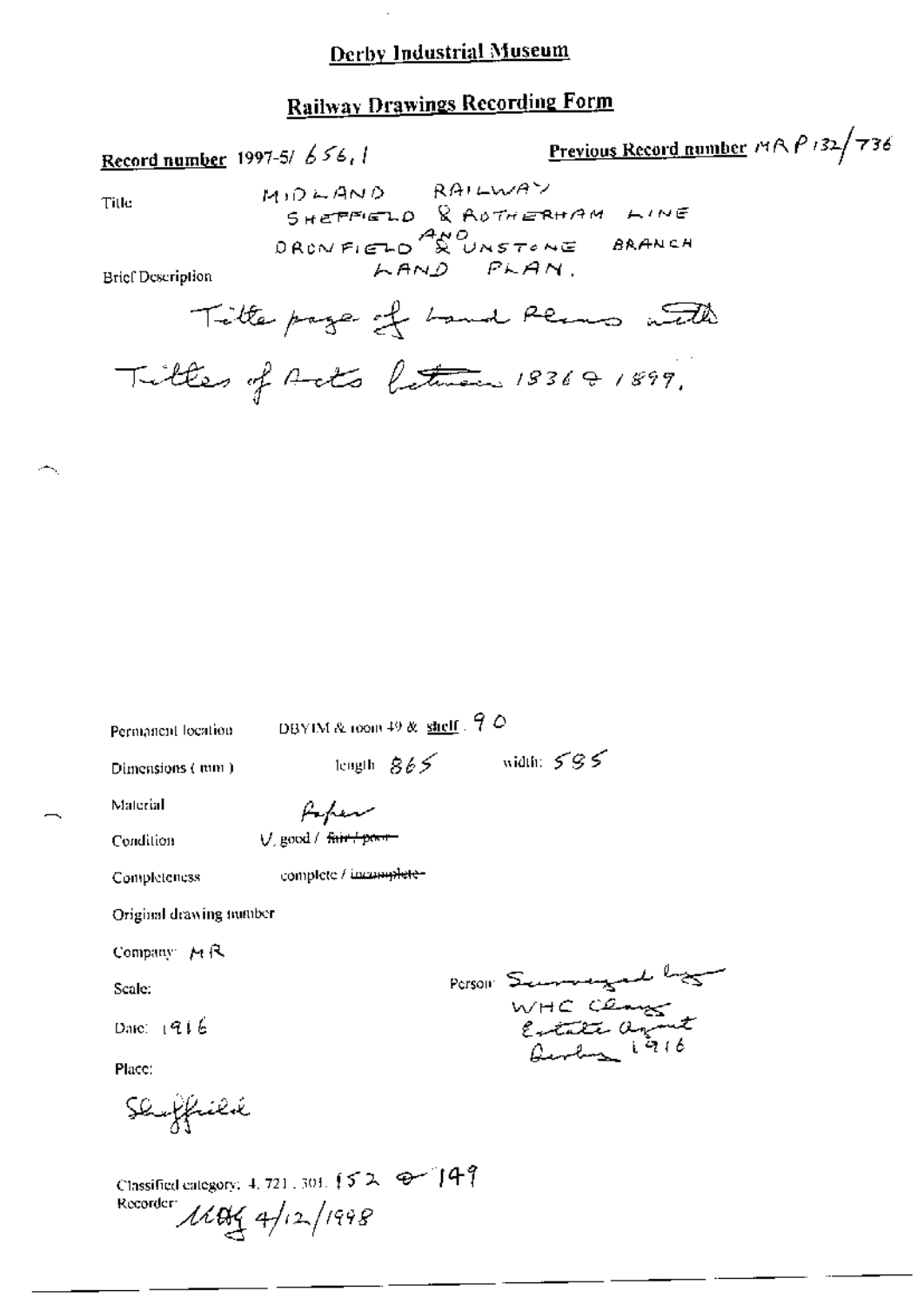# Railway Drawings Recording Form

| Record number 1997-5/184<br>DRONFIELD AND UNSTONE<br>Title | <b>Previous Record number</b> $\mu$ <i>RP</i> i32/(2)<br>$B$ <sub>RCH</sub> |
|------------------------------------------------------------|-----------------------------------------------------------------------------|
| <b>Brief Description</b>                                   | Cross section showing raad profile                                          |
| across MR and W gills land.                                | the control of the control of                                               |
| the control of the control of the                          |                                                                             |
|                                                            |                                                                             |
|                                                            |                                                                             |

DBYIM & room 49 & shelf:  $\angle$  3 Permanent location length:  $4.75$  width:  $385$ Dimensions (mm) Paper on followice Material good / fair/poor Condition complete / incomplete. Completeness  $67$ Original drawing number 117.13 Company: MR VERT:  $1'' = 25$ FEET Person:<br>HCRIZ:  $1'' = 25$ CHAINS Scale:  $1887$ Date: Place: 7 Classified category: 4, 721, 301, 222 | 49 Recorder:  $10.97$